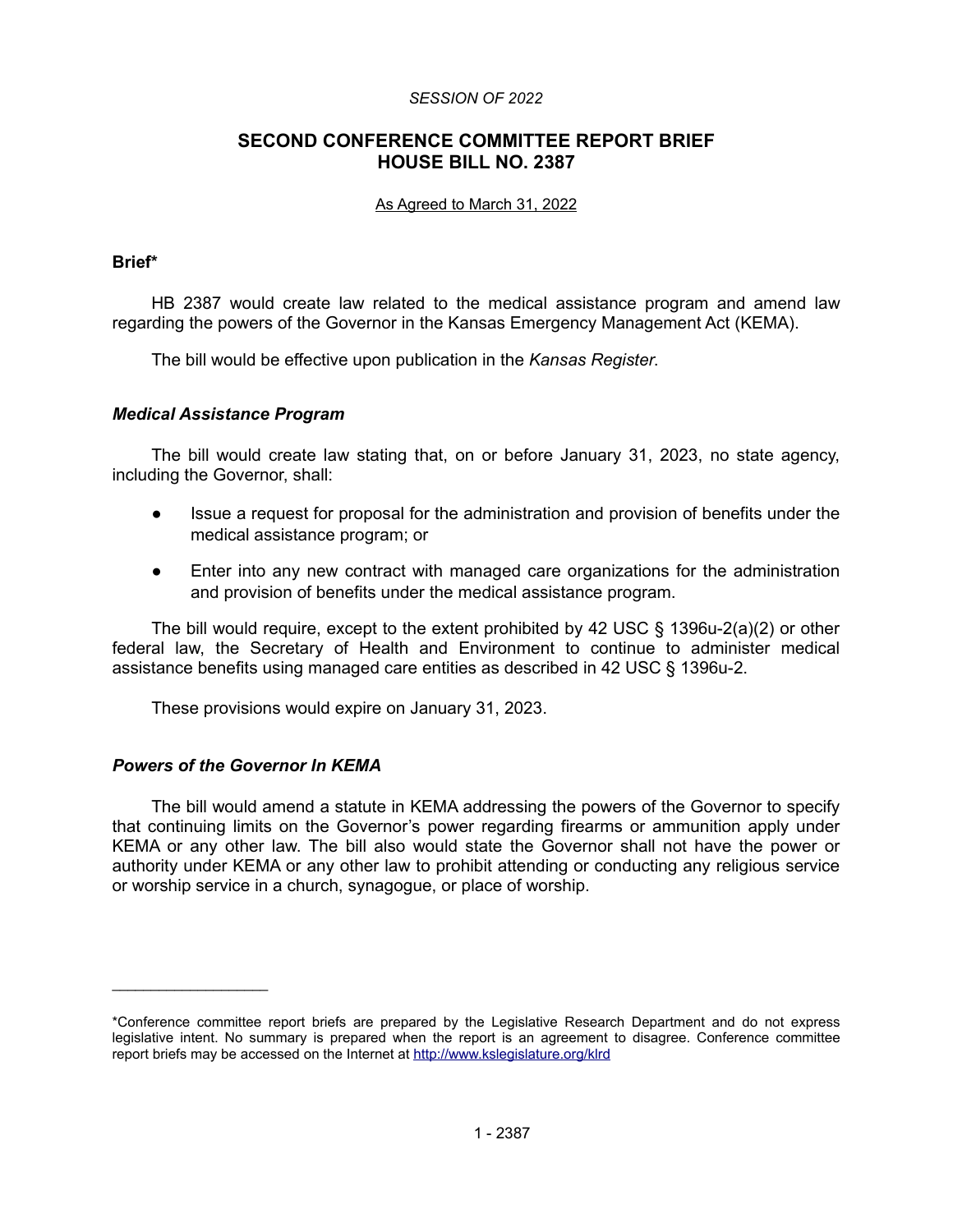## **Conference Committee Action**

As it entered conference, HB 2387 contained provisions regarding operating an aircraft under the influence. The Conference Committee on HB 2377 agreed to include these provisions in the Conference Committee Report for HB 2377.

The Second Conference Committee on HB 2387 agreed to remove its contents. The Second Conference Committee further agreed to insert:

- Language regarding the medical assistance program, modified from provisions contained in Sub. for HB 2463 and House Sub. for Sub. for SB 267, as amended by House Committee of the Whole; and
- Language regarding the powers of the Governor in KEMA, modified from provisions contained in SB 541, as amended by Senate Committee of the Whole.

## **Background**

## *Sub. for HB 2463 (Prohibiting Changes to the Medical Assistance Program)*

The bill was introduced by Representative Arnberger. [*Note:* In House Committee on Health and Human Services discussion, it was noted the bill, as introduced, was intended to be a House Committee bill.]

### *House Committee on Health and Human Services*

In the House Committee hearing on January 26, 2022, representatives of Kansas Hospital Association and Kansas Medical Society provided neutral testimony, stating concern the bill would preclude needed changes to KanCare, such as updating physician Medicaid fees that have been frozen since 2006 and ensuring the Health Care Access Improvement Program (HCAIP) is solvent.

Written-only neutral testimony was provided by a representative of the Association of Community Mental Health Centers of Kansas, Inc.

The State Medicaid Director (Director), on behalf of Kansas Department of Health and Environment (KDHE), and representatives of KanCare Advocates Network and Kansas Action for Children provided **opponent** testimony, stating concern about the breadth and vagueness of the bill and potential impact to the Medicaid program. The Director stated the bill could block fully implementing program improvements that are already in progress, including adding new drugs, treatments, and services to Medicaid and increasing provider reimbursement rates for certain services. The Director stated concern that the bill would significantly delay changes constituents have been asking for, including addressing the wait lists for Home and Community Based Services waivers. The Director stated the bill could prevent the State from making changes to the Medicaid program as required by federal laws and CMS rules, putting all of the State's annual federal Medicaid funding at risk. The Director noted the bill could also create issues in maintaining KanCare's federal authority. The Director stated concern that the bill would disturb the routine reprocurement process by providing current MCOs with two additional years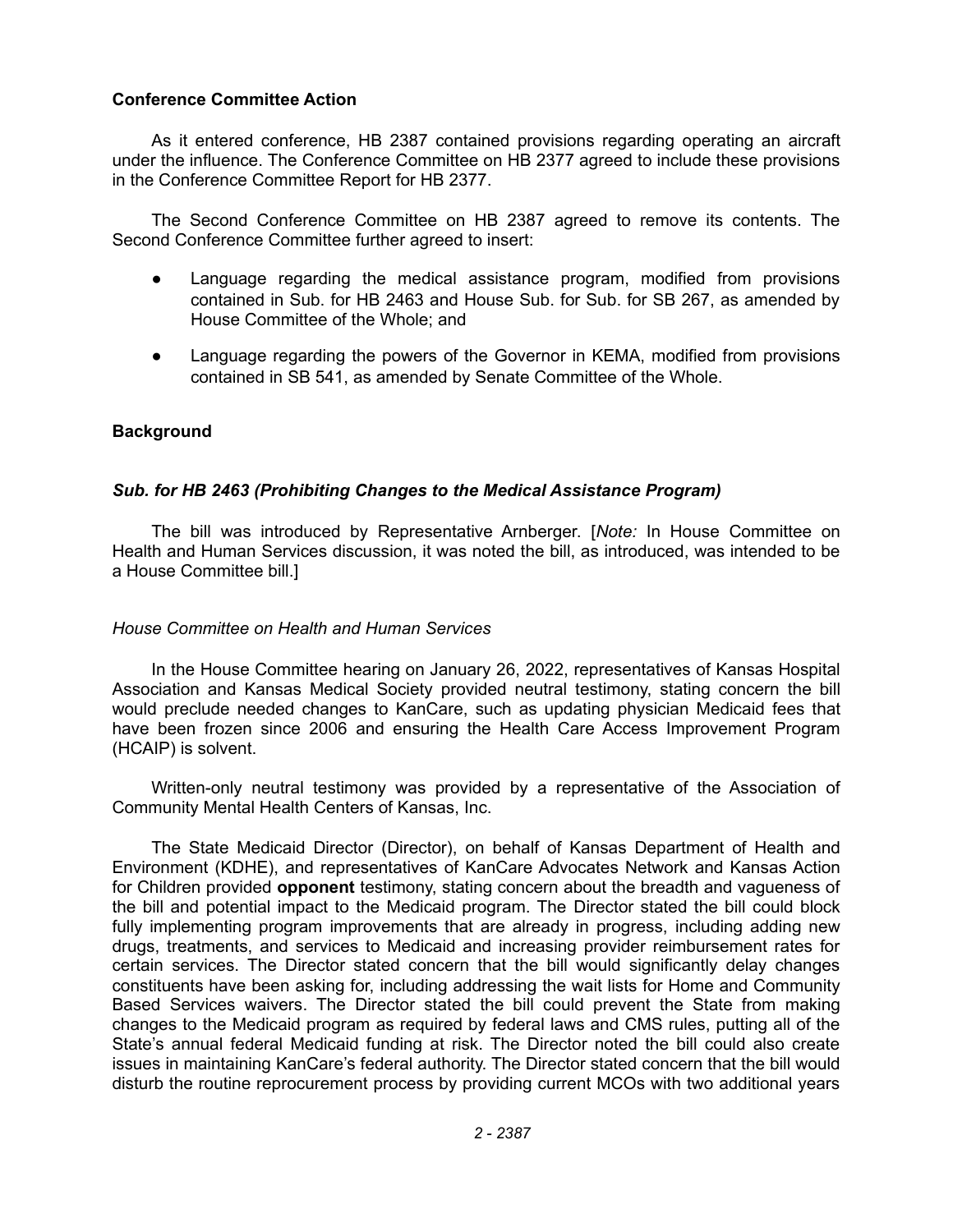of State business without having to go through the competitive bidding process and would hinder the State's oversight power by not allowing the State to terminate an MCO contract, even in the case of egregious contract violations.

Written-only opponent testimony was provided by Community Care Network of Kansas, Kansas Department of Administration, Kansas Department for Aging and Disability Services (KDADS), Oral Health Kansas, and the United Methodist Health Ministry Fund.

No other testimony was provided.

On February 17, 2022, the House Committee discussed possible amendments to the bill to address the concerns of the Director. The Director provided comment that the amendments would decrease the amount of time the state agency would be blocked from making changes to KanCare by one year, but more urgent needs that need to be acted on quickly remain a concern, as they would require approval by the Legislature or LCC. The Director stated, because the bill would be in effect after publication in the *Kansas Register*, the state agency would have limited time to withdraw state plan amendments currently pending with CMS. The bill was tabled pending receipt of an opinion from the Attorney General.

On February 21, 2022, the House Committee voted to take the bill from the table and amended the bill to:

- Change dates, providing no changes could be made to KanCare prior to January 1, 2025, and maintaining the current KanCare system until December 31, 2024;
- Clarify the bill does not prevent any state agency from taking any action required by an act or appropriation act of the Legislature, federal law, or CMS; and
- Allow, prior to January 1, 2025, and when the Legislature is not in session, a state agency to submit to the LCC a request to make a substantive or material change to KanCare. The bill would allow the LCC to approve changes not otherwise prohibited by law.

The House Committee recommended a substitute bill be passed.

# *House Sub. for Sub. for SB 267 (Appropriations—Provisos Regarding Managed Care Organizations Contracts)*

House Sub. for Sub. for SB 267 contains FY 2022 supplemental funding, FY 2023 funding for most state agencies, and FY 2023 capital improvement expenditures for certain state agencies. As passed by the House, the bill included language extending the KanCare managed care organization contracts through December 31, 2024, and requiring KDHE to submit a request for any change to the program to the Legislative Coordinating Council (LCC) and receive approval from the LCC.

# *SB 541 (Powers of the Governor In KEMA)*

The bill was introduced by the Senate Committee on Federal and State Affairs at the request of Senator Petersen, on behalf of Senator Warren.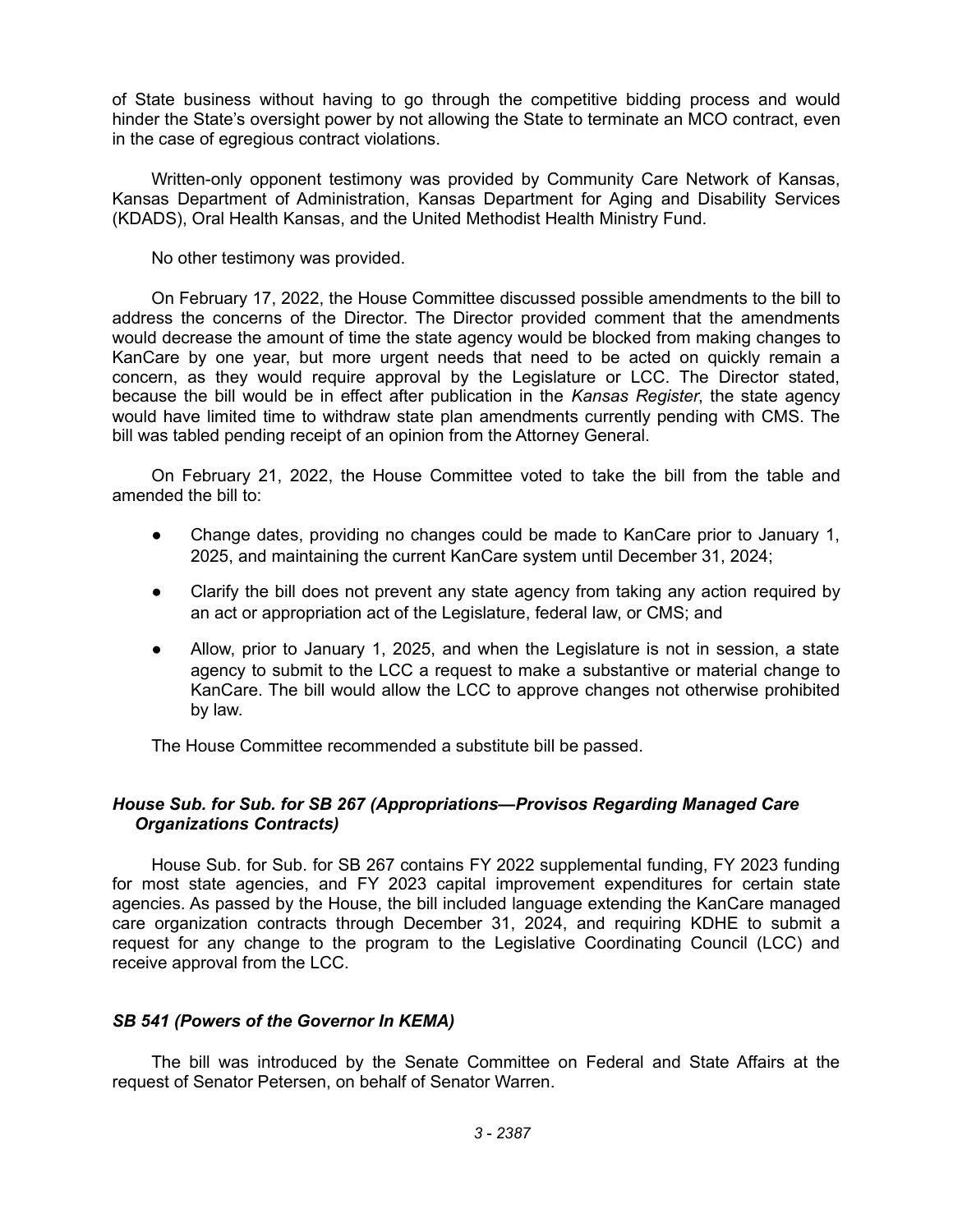As the bill was referred to the Senate Committee on Judiciary, it also contained provisions regarding compensation for property affected by governmental actions and property tax relief for businesses affected by governmental restrictions or shutdowns. On March 9, 2022, the Senate Committee removed these sections of the bill and inserted them into HB 2416, creating a substitute bill.

SB 541, as amended by the Senate Committee of the Whole, would create law regarding actions taken by a city related to contagious or infectious disease, COVID-19 vaccination passports, actions by governmental entities or public officials affecting worship services or activities, and face mask requirements. The bill also would amend law in KEMA and public health statutes related to contagious or infectious disease, remove the sunset provision in the COVID-19 Contact Tracing Privacy Act, and amend law related to student vaccination exemptions.

## *Senate Committee on Judiciary*

On March 3, 2022, the Senate Committee on Judiciary held an informational hearing on potential legislation regarding orders and actions by public officials relating to vaccine passports, face mask requirements, gathering limitations, business restrictions, and religious gathering limitations. In the informational hearing, 19 citizens provided testimony in support of such potential legislation; 36 citizens provided written-only testimony. One citizen provided neutral testimony.

In the Senate Committee hearing on March 7, 2022, an attorney, a representative of the Kansas Chamber of Commerce, and two citizens provided **proponent** testimony on the bill, stating various concerns over governmental actions taken during the COVID-19 pandemic. Written-only proponent testimony was provided by three citizens.

Representative Jacobs provided neutral testimony on the bill, expressing concern that the bill does not adequately protect the free exercise of religion guaranteed by the *U.S. Constitution*.

Representatives of Immunize Kansas Coalition, Kansas Association of Counties, and League of Kansas Municipalities, and one citizen testified as **opponents** to the bill, stating concerns the bill will hinder the ability of governmental actors to effectively respond to future emergencies. Written-only opponent testimony was provided by representatives of the Harvey County Health Department, Kansas Academy of Family Physicians, Kansas Association of Local Health Departments, Kansas Association of School Boards, Kansas National Education Association, Nurture KC, and the State Board of Education; a representative of the cities of Merriam, Mission, Prairie Village, and Westwood Hills; and three private citizens.

On March 9, 2022, the Senate Committee amended the bill to:

- Add language in KEMA to limit the powers of the Governor and local units of government during emergencies with respect to the free exercise of religion;
- Remove two sections governing compensation for property affected by governmental actions and property tax relief for businesses affected by governmental shutdowns or restrictions [*Note:* the Senate Committee inserted these sections in HB 2416, creating a substitute bill]; and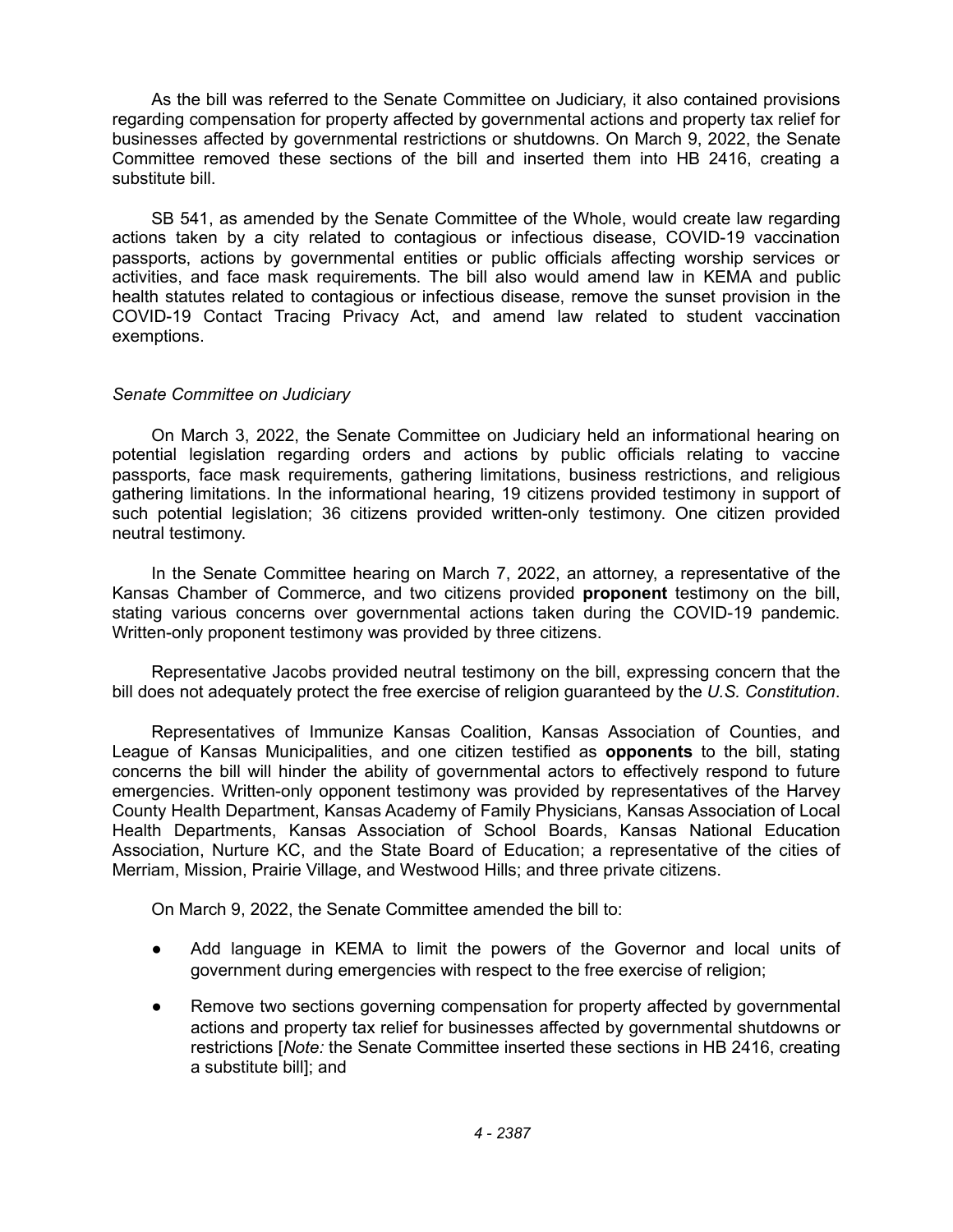Remove provisions pertaining to face mask requirements in schools and insert provisions prohibiting any governmental entity or public official from requiring face masks as a response to contagious or infectious disease.

#### *Senate Committee of the Whole*

On March 22, 2022, the Senate Committee of the Whole amended the bill to add a section of law prohibiting governmental entities or public officials from restricting worship services or activities and to provide additional restrictions on actions of local health officers.

### **Fiscal Information**

### *HB 2463*

According to the fiscal note prepared by the Division of the Budget on the bill, as introduced, KDHE and KDADS were unable to estimate a fiscal effect. Both agencies note the bill does not define the phrase "substantive or material change" but could potentially prevent the State's Medicaid program from complying with federal law and directives from the CMS and put federal funding at risk. Any fiscal effect associated with the bill is not reflected in *The FY 2023 Governor's Budget Report*.

### *SB 541*

[*Note:* The fiscal note prepared by the Division of the Budget references some provisions regarding compensation and property tax relief now contained in Senate Sub. for HB 2416 and provisions not included in the Conference Committee Report on HB 2387.]

According to the fiscal note prepared by the Division of the Budget on the bill, as introduced, KDHE states that enactment of the bill would result in increased expenditures for the agency, if found by a district court in a civil action to be responsible for and directed to provide awards of compensation pertaining to and resulting from restrictions on use of property due to a governmental action related to a contagious or infectious disease, and issued or adopted by the state, county, or other political subdivision. A total fiscal effect could not be estimated.

The State Department of Education and the Office of the Governor state enactment of the bill would not have any fiscal effect on the operations of either agency. The State Board of Regents reports enactment of the bill would not have a fiscal effect on higher education.

The Office of the Attorney General reports that while enactment of the bill could reduce some of the State's potential legal liability in future cases, certain provisions could be subject to legal challenge. The Office of the Attorney General states some litigation defense could be handled by the Office, but it is possible that specialized outside counsel would need to be hired by the State. The total fiscal effect could not be estimated.

The Department of Revenue states the effects of any future shutdowns or restrictions that would result in the State paying back a portion of a property owner's property taxes cannot be estimated.